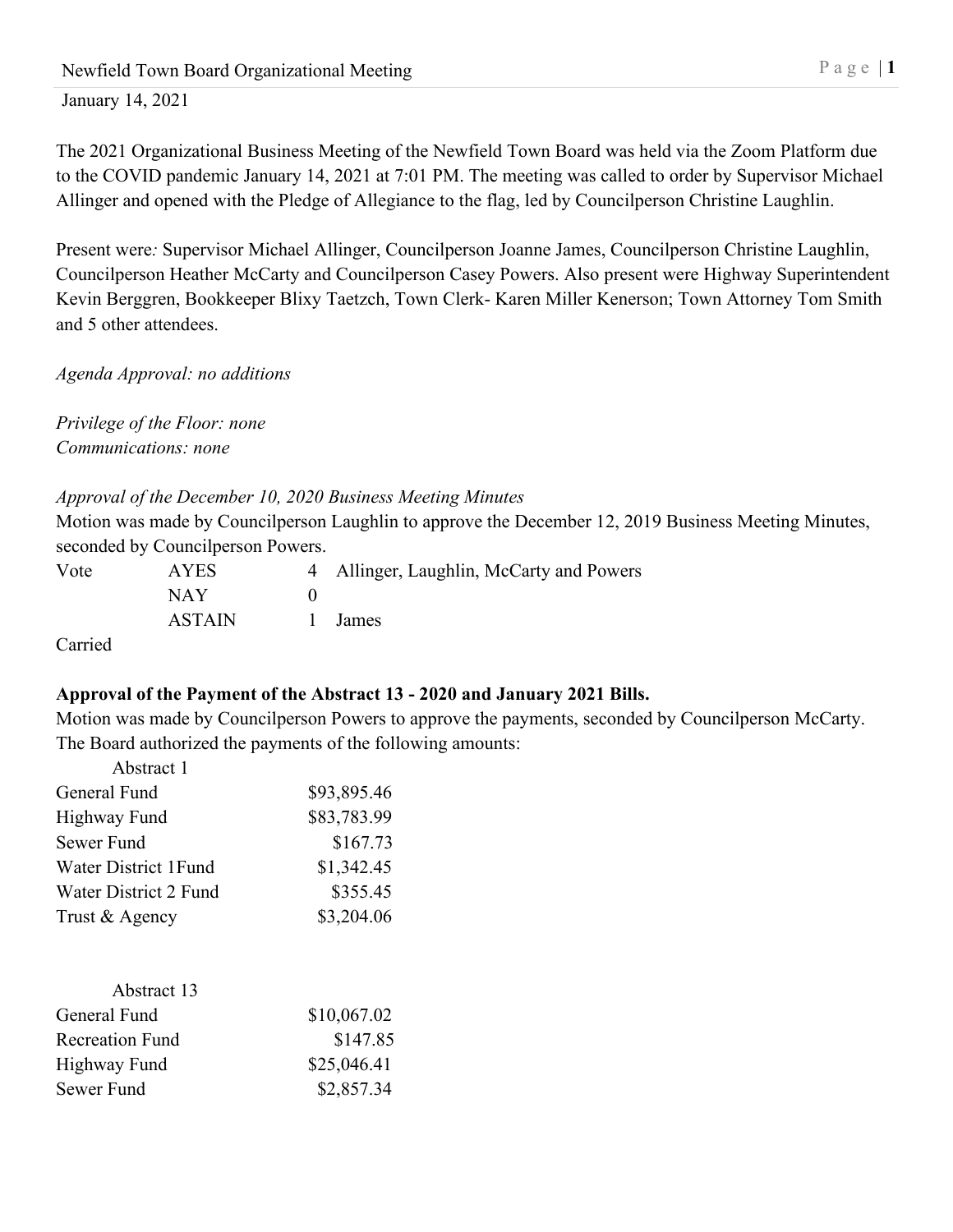|                          | Water District 1 Fund |          | \$2,899.97                                                 |
|--------------------------|-----------------------|----------|------------------------------------------------------------|
|                          | Water District 2 Fund |          | \$2,511.54                                                 |
| <b>Lighting District</b> |                       |          | \$1,420.09                                                 |
|                          | Trust & Agency Fund   |          | \$244.60                                                   |
|                          |                       |          | Vouchers were audited by Councilpersons McCarty and Powers |
| Vote                     | <b>AYES</b>           |          | Allinger, James, Laughlin, McCarty and Powers              |
|                          | <b>NAY</b>            | $\theta$ |                                                            |
|                          |                       |          |                                                            |

Carried

## *Reports*

*Highway Department:* Highway Superintendent Berggren reported the Department had been busy bringing in materials, brooming intersections and repairing trucks.

*Water/Sewer Department*: Supervisor Berggren reported Hunt Engineering has filed documents with the Tompkins County Health Department regarding getting the new Pine Circle well online. Hunt Engineering is still working on the infiltration study. Supervisor Berggren stated a resident would like the water district 2 service extended, Attorney Smith will send a letter of explanation regarding expenses to the home owner. Supervisor Allinger read a letter of thanks from a local resident regarding an illegal dumping that had occurred on his property that Highway Superintendent Berggren and Deputy Superintendent Watros quickly picked up. Superintendent Berggren commented his concerns of continued illegal dumping on Carter Creek and Lloyd Starks Roads was also discussed.

## *Recreation*: No report

## *Code Enforcement:* No report

*Planning Board:* Planning Board Secretary James Haustein reported the Planning Board was waiting to hear from Cornell Design Connect. Mr. Haustein reported the Planning Board had completed the Site Plan Review for the Verizon Tarpon Cell Tower application and now was referring it to the Town Board for special permit approval. Mr. Haustein also stated 3 Planning Board member seats would be expiring in the coming months and there would be a need to look for a new member.

Tompkins County Legislature: Representative David McKenna reported the Legislature will be holding a special election to fill the seat of Representative Anna Kelles who is now our Assembly representative. *Finance and Personnel*: Bookkeeper Blixy Taetzsch reported on the December 2020 Financials, end of year budget modifications, the Town's annual audit will begin January 25, 2021 and that there is a tentative agreement for the CSEA contract.

*Climate Smart*: Councilperson McCarty reported the committee would be gathering the Town's greenhouse gas and fleet inventory, and adding information to the Town and Library websites. Councilperson McCarty also commented the committee would be meeting every two weeks.

*EMC*: Michelle Henry reported the EMC had held its organizational meeting.

*TCCOG*: Councilperson James reported she had attended a Zoom Community Choice Aggregation meeting. *Supervisors Report:* Supervisor Allinger reported he has been in contact with the Tompkins County Highway Department regarding the concern of the graffiti on the Covered Bridge abutments. Supervisor Allinger reported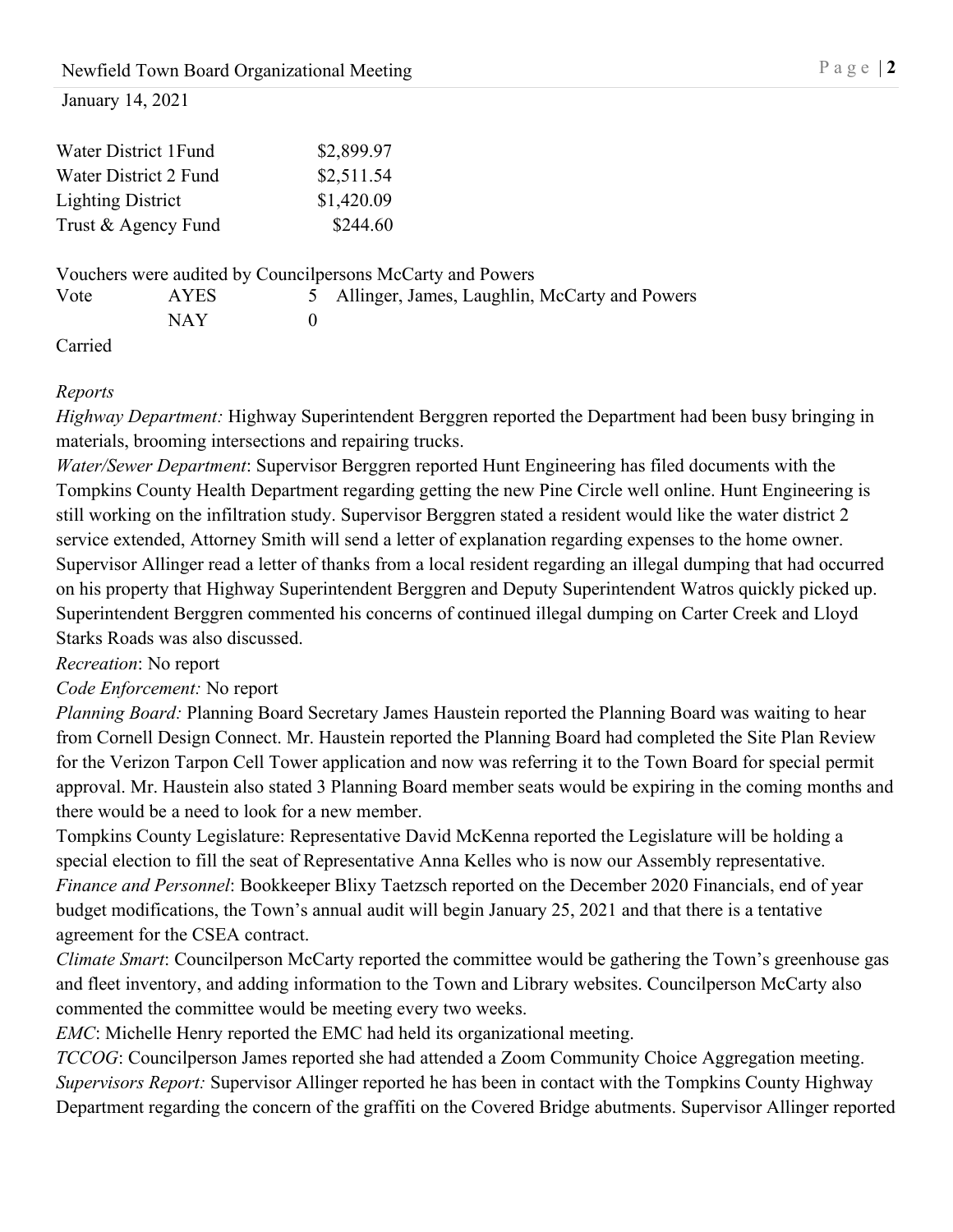the Town is seeking to improve the phone system in Town Hall and the Highway Department. SCT and Spectrum will be submitting quotes for system upgrades. Clarity Connect is looking to possibly expand fiber optics up Millard and Fishkill Roads. Supervisor Allinger stated possible projects for 2021 included: Community Choice Aggregation, phone upgrade, Climate Smart, Hazard Mitigation, intent/cable expansion, Junk Code, LED Streetlights. Verizon Tarpon Tower, Old Growth Forest, TJA Solar Project, Town Hall heating, Animal and Noise Ordinance and the Short Lane Storm Water retention pond. Projects that were completed in 2020 were: the Burdge Hill Solar array, the Employee hand book, Title 6 Civil Rights Compliance, the Water Study, the Van Kirk Road Park opened for use and the Main Street Culvert was completed.

## ACTION ITEMS

## Discussion and Action Local Law no. 1 of 2021

Motion to adopt Local Law No. 1 of 2021- A Local Law to repeal Local Law No. 3 of 2020 and to repeal the override of the tax levy limit established in General Municipal Law 3-C was offered by Councilperson Laughlin, seconded by Councilperson Powers

| Vote          | AYES | 4 Allinger, James, Laughlin, McCarty and Powers |
|---------------|------|-------------------------------------------------|
|               | NAY  |                                                 |
| $\sim$ $\sim$ |      |                                                 |

Carried

## *Review and Approval of Procurement Policy*

Motion to adopt the current procurement policy was offered by Councilperson Laughlin, seconded by Councilperson James.

| Vote | AYES | 4 Allinger, James, Laughlin, McCarty and Powers |
|------|------|-------------------------------------------------|
|      | NAY  |                                                 |
|      |      |                                                 |

Carried

## *284 Agreement Approval*

Highway Superintendent submitted the permanent improving request for Burdge Hill Road, not to exceed \$300,000.00.

Motion was offered by Councilperson James approving the Highway 284 Agreement seconded by Councilperson McCarty.

| Vote                        | <b>AYES</b> | 4 Allinger, James, Laughlin, McCarty and Powers |
|-----------------------------|-------------|-------------------------------------------------|
|                             | NAY         |                                                 |
| $\sim$ $\sim$ $\sim$ $\sim$ |             |                                                 |

Carried

## *Approval of the 2021 Contract with Tompkins County Soil and Water*

Motion was offered by Councilperson Laughlin approving Supervisor Allinger to sign the contract with Tompkins County Soil and Water, seconded by Councilperson McCarty.

Vote AYES 4 Allinger, James, Laughlin, McCarty and Powers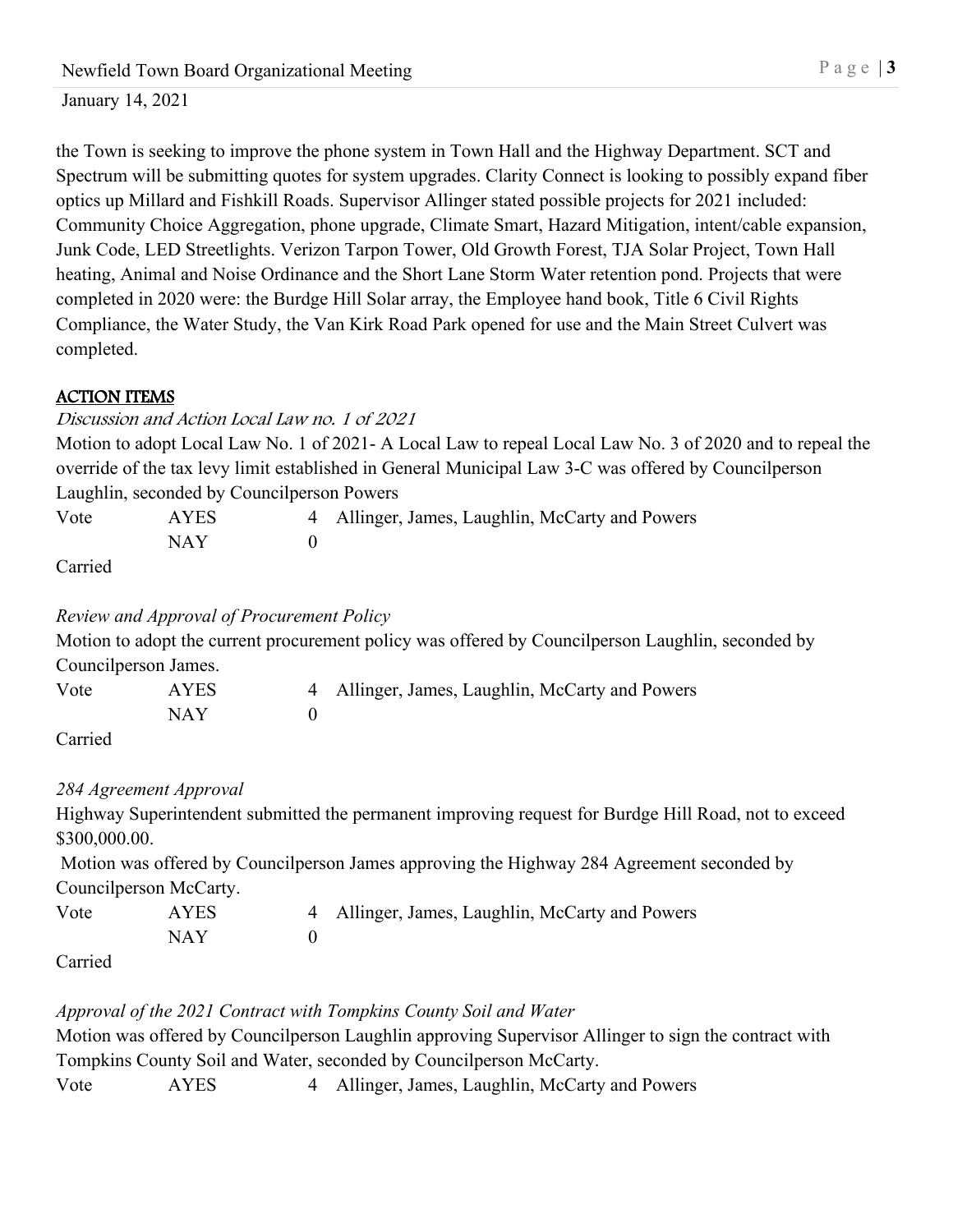NAY 0

Carried

Resolution No. 27 -2021 Year End Budget Modifications RESOLUTION NO. 27-2020 – Approval of Final 2020 Budget Modifications

WHEREAS, it is necessary to modify the 2020 budget based on updated estimates of revenues and expenses in 2020, and

WHEREAS, a detailed listing of each budget adjustment by Fund has been provided below, be it therefore

RESOLVED, that the Newfield Town Board approves the budget modifications as outlined below.

|                               |                                       |                 |    | Increase/  |    |                 |
|-------------------------------|---------------------------------------|-----------------|----|------------|----|-----------------|
| Account#                      | Account Name                          | Original Budget |    | (Decrease) |    | Modified Budget |
|                               |                                       |                 |    |            |    |                 |
| <b>GENERAL FUND EXPENSES</b>  |                                       |                 |    |            |    |                 |
| A1110.19                      | Town Justice - Emergency Closing      | Ś.<br>4,670.00  | Ś. | 500.00     | Ś. | 5,170.00        |
| A 1110.112                    | Town Justice - Court Clerks           | \$<br>28,610.00 | Ś  | (500.00)   | \$ | 28,110.00       |
| A1220.1                       | Town Supervisor - Personal Services   | Ś.<br>14,900.00 | Ś. | 0.10       | Ŝ. | 14,900.10       |
| A 1220.11                     | Town Supervisor - Bookkeeper          | Ś<br>30,000.00  | Ś  | 0.10       | Ŝ. | 30,000.10       |
| A 1220.4                      | Town Supervisor - Contractual         | Ś<br>2,000.00   | \$ | (0.20)     | Ś. | 1,999.80        |
| A1410.1                       | Town Clerk - Personal Services        | Ś.<br>39,295.00 | Ś. | 300.10     | \$ | 39,595.10       |
| A 1410.11                     | Town Clerk - Deputy Town Clerk        | \$<br>12.095.00 | Ś  | (300.10)   | Ŝ. | 11,794.90       |
| A1610.1                       | Buildings - Personal Services         | Ś<br>3.246.00   | Ś  | 0.10       | Ś. | 3,246.10        |
| A1610.2                       | Central Services - Equipment          | \$<br>4,000.00  | \$ | 750.00     | \$ | 4,750.00        |
| A 1610.416                    | Central Services - Software and Maint | Ś<br>5.000.00   | Ś. | 200.00     | Ś. | 5,200.00        |
| A 1610.499                    | Central Services - Other Contractual  | \$<br>1,950.00  | Ś. | 370.00     | Ś. | 2,320.00        |
| A 1620.415                    | Buildings - Water/Sewer               | Ś<br>500.00     | Ś. | 12.00      | Ŝ. | 512.00          |
| A 1620.41                     | Buildings - Electricity               | \$<br>4,600.00  | Ś. | (600.00)   | \$ | 4,000.00        |
| A 1620.412                    | Buildings - Maintenance               | Ś<br>5,000.00   | Ś. | (732.10)   | \$ | 4,267.90        |
| A5132.415                     | Garage - Phone/Water/Sewer            | Ś<br>4,000.00   | Ś  | 50.00      | Ś  | 4,050.00        |
| A5132.415                     | Garage - Electricity                  | Ś.<br>7,000.00  | Ś. | (50.00)    | Ś. | 6,950.00        |
|                               |                                       |                 |    |            |    |                 |
| Total Expenditure Adjustments |                                       |                 | Ś. | (0.00)     |    |                 |

|                               |                                      |   |                 |   | Increase/                |   |                 |
|-------------------------------|--------------------------------------|---|-----------------|---|--------------------------|---|-----------------|
| Account#                      | Account Name                         |   | Original Budget |   | (Decrease)               |   | Modified Budget |
|                               |                                      |   |                 |   |                          |   |                 |
| RECREATION FUND EXPENSES      |                                      |   |                 |   |                          |   |                 |
| CR7020.19                     | Recreation Admin - Emergency Closing |   | 2,700.00        | Ś | 900.00                   | s | 3,600.00        |
| CR7020.1                      | Recreation Admin - Personal Services | Ŝ | 22,300.00       | Ś | (900.00)                 | Ŝ | 21,400.00       |
| CR9050.8                      | Unemployment                         | Ŝ | 3,000.00        | Ŝ | 400.00                   | S | 3,400.00        |
| CR9010.8                      | State Retirement                     | Ś | 2,860.00        | Ś | (400.00)                 | Ŝ | 2.460.00        |
|                               |                                      |   |                 |   |                          |   |                 |
| Total Expenditure Adjustments |                                      |   |                 |   | $\overline{\phantom{a}}$ |   |                 |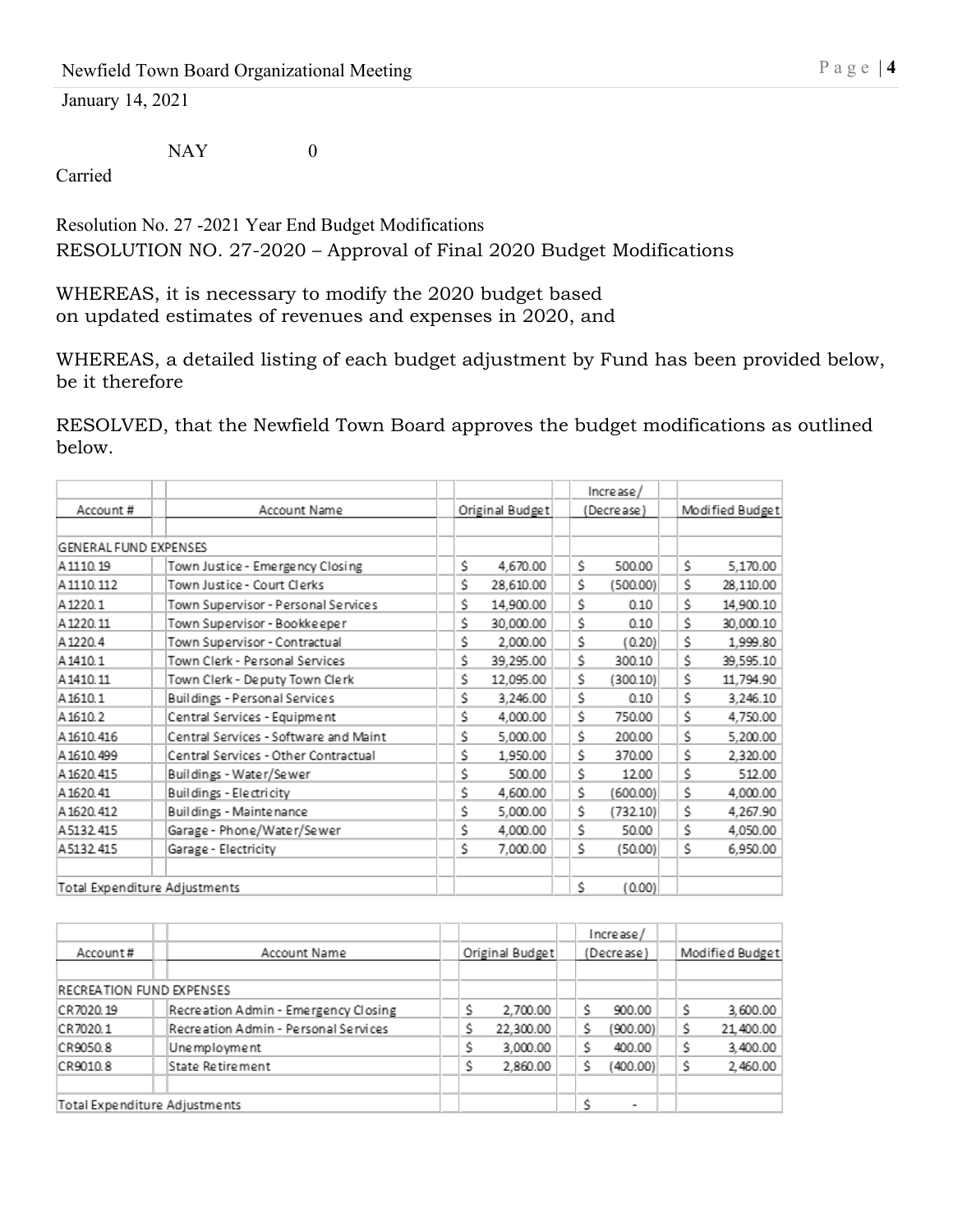|                               |                                      |                  | Increase/          |                  |
|-------------------------------|--------------------------------------|------------------|--------------------|------------------|
| Account#                      | Account Name                         | Original Budget  | (Decrease)         | Modified Budget  |
|                               |                                      |                  |                    |                  |
| HIGHWAY FUND EXPENSES         |                                      |                  |                    |                  |
| DA5110.1                      | General Repairs - Personnel          | 182,900.00<br>Ś. | Ŝ.<br>7,520.00     | Ś.<br>190,420.00 |
| DA5112.1                      | Permanent Improvements - Personnel   | Ś.<br>112,750.00 | (14,520.00)<br>Ś.  | Ś.<br>98,230.00  |
| DA5140.1                      | Brush and Weeds - Personnel          | Ś.<br>20,625.00  | Ŝ.<br>800.00       | Ś.<br>21,425.00  |
| DA5112.4                      | Permanent Improvements - Contractual | Ś.<br>381,500.00 | Ŝ.<br>6,200.00     | Ś.<br>387,700.00 |
| DA5130.46                     | Machinery - Parts                    | Ś.<br>27,000.00  | Ś.<br>4,100.00     | Ś.<br>31,100.00  |
| DA5130.463                    | Machinery - Repairs                  | Ś.<br>73,000.00  | Ś.<br>7,650.00     | Ś.<br>80,650.00  |
| DA5130.499                    | Machinery - Other Contractual        | Ś.<br>5.000.00   | Ś.<br>800.00       | Ś.<br>5,800.00   |
| DA5130.2                      | Machinery - Equipment                | Ś.<br>206,690.00 | Ś.<br>(12, 550.00) | Ś.<br>194,140.00 |
| DA5142.453                    | Snow Removal - Sand                  | Ś.<br>40,000.00  | Ś.<br>6,400.00     | Ś.<br>46,400.00  |
| DA5142.454                    | Snow Removal - Salt                  | Ś<br>50,000.00   | Ś.<br>(6,400.00)   | Ś.<br>43,600.00  |
| DA9730.7                      | BAN Interest                         | \$               | Ś.<br>6,400.00     | Ś.<br>6,400.00   |
| DA9040.8                      | Workers Compensation                 | Ś.<br>69,500.00  | Ś.<br>(6,400.00)   | Ś.<br>63,100.00  |
|                               |                                      |                  |                    |                  |
| Total Expenditure Adjustments |                                      |                  | \$                 |                  |

|                               |                                         |                 | Increase/    |   |                 |
|-------------------------------|-----------------------------------------|-----------------|--------------|---|-----------------|
| Account#                      | Account Name                            | Original Budget | (Decrease)   |   | Modified Budget |
|                               |                                         |                 |              |   |                 |
| SEWER FUND EXPENSES           |                                         |                 |              |   |                 |
| SS1-8110.101                  | Administration - Billing Clerk          | 356.00          | 0.20         | Ŝ | 356.20          |
| SS1-8110.101                  | Administration - Personal Services      | 18,450.00       | (0.20)       | Ŝ | 18,449.80       |
| SS1-8120.4                    | Sanitary Sewers - Contractual           | 12,000.00       | \$2.500.00   |   | 14.500.00       |
| SS1-8130.4                    | Sewage Treatment/Disposal - Contractual | 52.500.00       | \$(2,500.00) |   | 50,000.00       |
|                               |                                         |                 |              |   |                 |
| Total Expenditure Adjustments |                                         |                 | ۰            |   |                 |

|                               |                                |  |                 |  | Increase/                |  |  |                 |
|-------------------------------|--------------------------------|--|-----------------|--|--------------------------|--|--|-----------------|
| Account#                      | Account Name                   |  | Original Budget |  | (Decrease)               |  |  | Modified Budget |
|                               |                                |  |                 |  |                          |  |  |                 |
| WATER 2 EXPENDITURES          |                                |  |                 |  |                          |  |  |                 |
| SW2-8320.4                    | Source of Supply - Contractual |  | 5,750.00        |  | 550.00                   |  |  | 6,300.00        |
| SW2-8330.4                    | Purifiction - Contractual      |  | 9,200.00        |  | (550.00)                 |  |  | 8,650.00        |
|                               |                                |  |                 |  |                          |  |  |                 |
| Total Expenditure Adjustments |                                |  |                 |  | $\overline{\phantom{a}}$ |  |  |                 |

Motion was made by Councilperson James approving the Final 2020 budget modifications as presented. Motion seconded by Councilperson Laughlin.

| Vote | <b>AYES</b> | 5 Allinger, James, Laughlin, McCarty and Powers |
|------|-------------|-------------------------------------------------|
|      | NAY         |                                                 |

Carried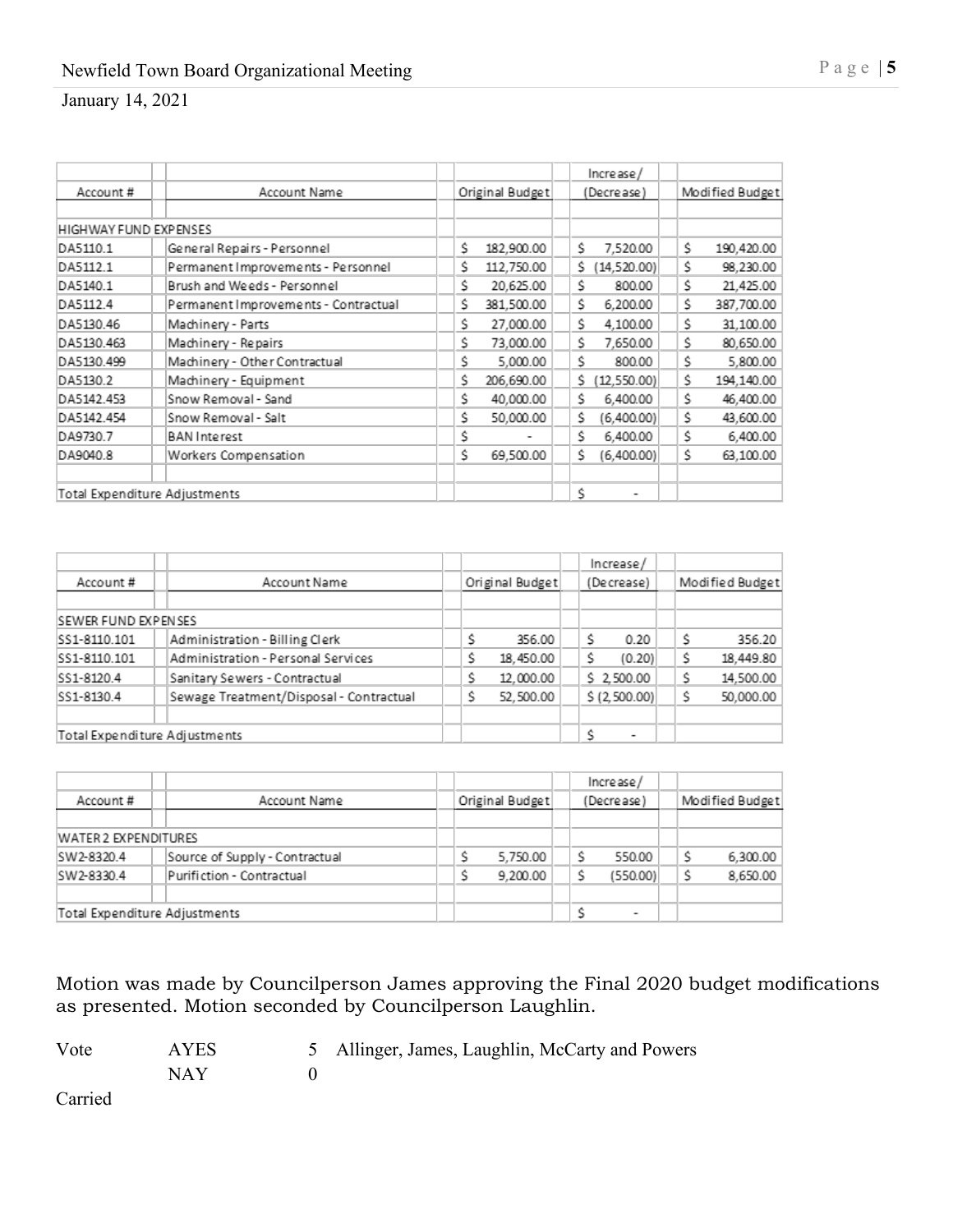## *Old Business*

|      |             | Discussion and Approval to move forward with LED Streetlighting through NYPA                          |
|------|-------------|-------------------------------------------------------------------------------------------------------|
|      |             | Supervisor Allinger explained the difference between the proposals from NYPA and NYSEG.               |
|      |             | Motion was offered by Councilperson James to move forward and approve Supervisor Allinger to sign the |
|      |             | design document agreement, seconded by Councilperson McCarty.                                         |
| Vote | <b>AYES</b> | 5 Allinger, James, Laughlin, McCarty and Powers                                                       |
|      | NAY         |                                                                                                       |

Carried

*LED Smart Cities*- this program utilized modes of monitoring using utility poles. There is grant funds available for a study. It was decided this was not a project for the Town at this time.

Motion to move to an Executive Session to discuss the Collective Bargaining contract and salaries and wages at 8:11 pm was offered by Councilperson James, seconded by Councilperson Powers. At 9:06 pm the Board exited Executive Session and resumed it's Business Meeting.

### **New Business**

*Annual Authorizations*

## \*Resolution 2021-01\_: Dates of Meetings

BE IT RESOLVED, the Regular Monthly Board meetings of the Newfield Town Board will be held on the second Thursday of each month at 7 PM. A second monthly meeting will be held on the 4th Thursday of each month at 7 PM. In accordance with NYS Executive Order 220.1 all meetings during the time of COVID-19 will be held virtually. Information for attending the meetings via Zoom are published on the Town web site. In the event that Executive Order 220.1 is lifted Town Board Meetings will once again be held at the Newfield Town Hall at 166 Main Street, Newfield, NY.

## \*Resolution 2021-02\_\_: Media

BE IT RESOLVED the designated news media is advised of the foregoing schedule and meeting notices will be posted, in accordance with the Open Meetings Law, on the Town Clerk's bulletin board and the Town website.

FURTHER RESOLVED the Ithaca Journal, a newspaper regularly published and having general circulation in the Town, is hereby designated as the official newspaper of Town of Newfield and;

FURTHER RESOLVED the Town will post all public notices on the town web site a[t www.newfieldny.org](http://www.newfieldny.org/)

## \*Resolution 2021-03\_: Minutes

BE IT RESOLVED, draft minutes of the Town Board meetings will be produced by the Town Clerk within 14 days of the date of the meeting and sent to Town Board members for approval.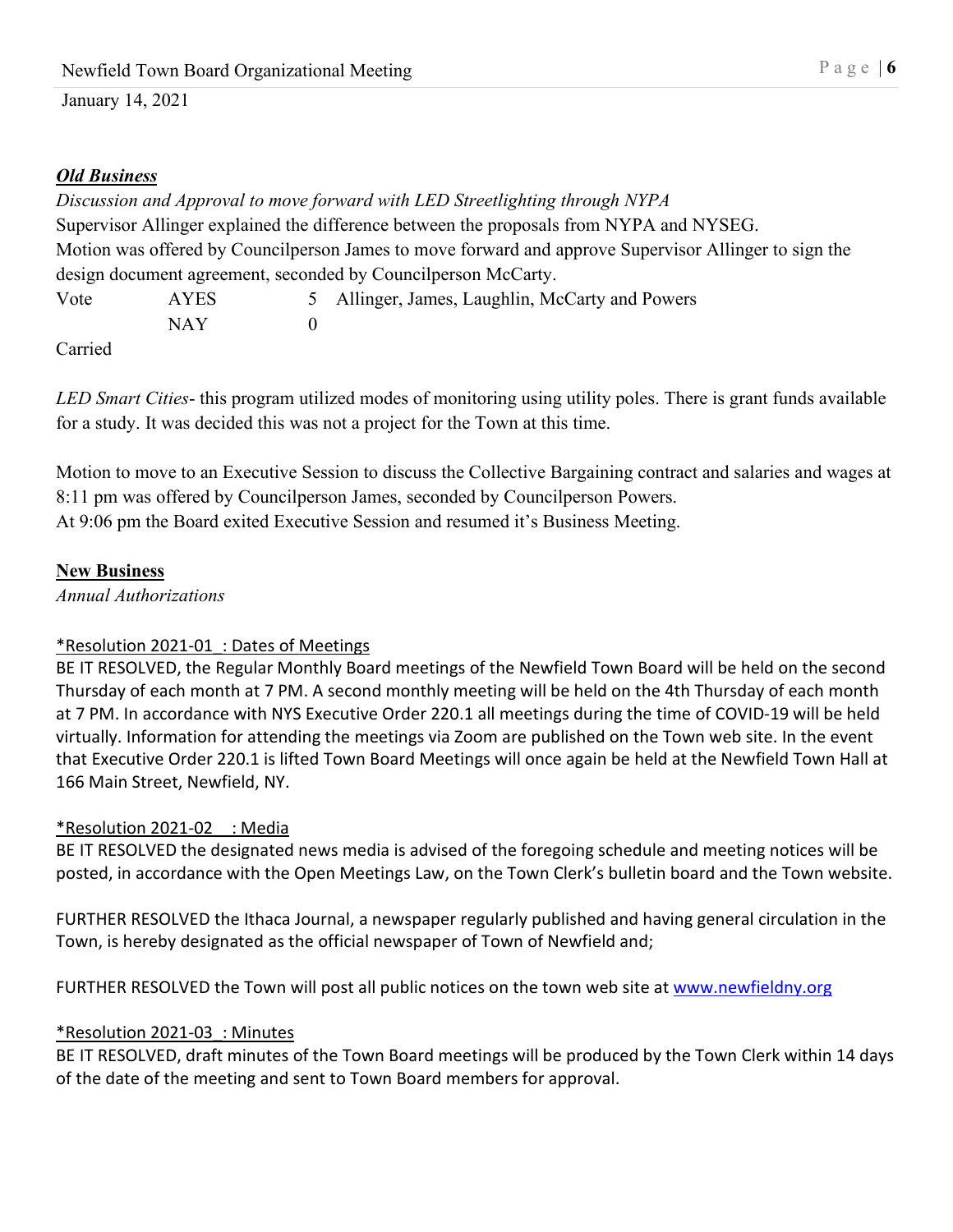FURTHER RESOLVED in accordance with the Open Meetings Law, draft meeting minutes, clearly labeled with the date and "DRAFT, not yet approved" will be available to the public through the Town Clerk's Office, but not posted on the web site until approved by the Town Board.

## \*Resolution 2021-04\_: Mileage Reimbursement

BE IT RESOLVED mileage at a rate of \$0.56 cents per mile, based on the 2021 IRS standard mileage rate, shall be paid to Town Officials and employees for use of their personal vehicles for Town Business and that such mileage shall be reported on the official town form (available from the Town Clerk).

## \*Resolution 2021-05\_\_: Financial Report

BE IT RESOLVED that an annual financial report be presented to the Town Clerk within 30 days of the end of the fiscal year as required by Town Law Section 29(10). In lieu of the financial report, the Supervisor is hereby authorized to submit to the Town Clerk, within 90 days after the close of the fiscal year, a copy of the annual update document (AUD) to the State Comptroller, and that the Town Clerk shall cause a summary thereof to be published in accordance with the law (Town Law Section 29(10-a)). If the state comptroller approves a 30 day extension of the AUD, the Supervisor's time for filing a copy of the AUD with the Town Clerk is also extended.

## \*Resolution 2021-06\_\_: Financial Institutions

BE IT RESOLVED the Tioga Savings Bank is designated as depository, in which the Supervisor, Town Clerk, Justices, and other employees by virtue of their offices, shall deposit all monies coming into their hands and, FURTHER RESOLVED the Town investments can be made at other banks and institutions as outlined in the Towns investment policy. The Town investment policy shall be reviewed and approved by the Town Board periodically and revised, as necessary.

# \*Resolution 2021-07\_\_: Signature Authority

BE IT RESOLVED that Town Supervisor Michael Allinger shall continue to have check signing privileges for all accounts and Deputy Supervisor Christine Laughlin shall remain as a check signer for all accounts in the absence of the Town Supervisor.

## \*Resolution 2021-08\_\_: Payroll Administration

BE IT RESOLVED that salaried employees shall be paid on a bi-weekly basis and hourly employees will be paid on a weekly basis.

# \*Resolution 2021-09\_\_: Payroll Certification

BE IT RESOLVED that the following employees are hereby appointed or employed in the titles and at the rates of pay as presented in the chart below: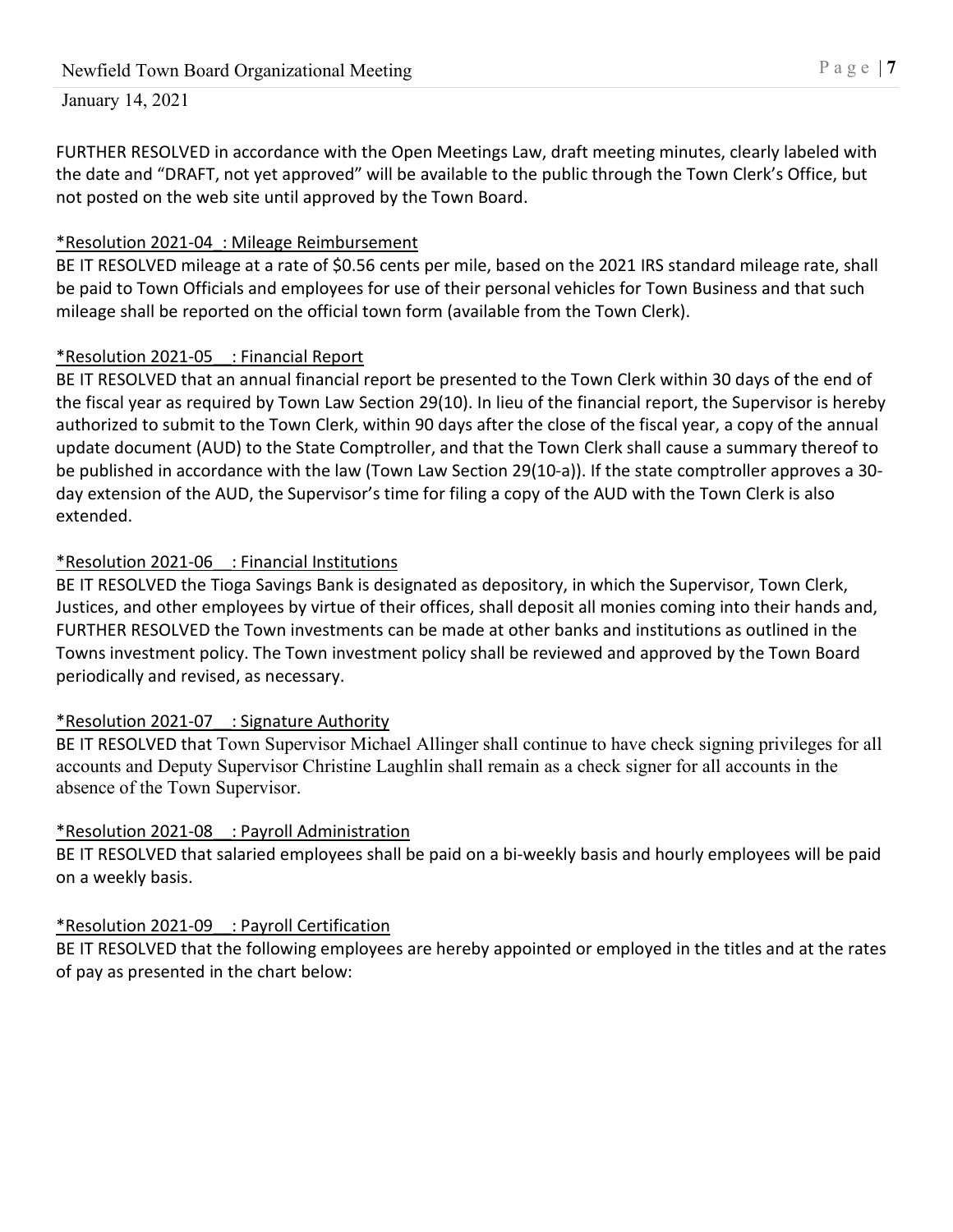|                         |                      | Hourly or    |                        |                                      |           |
|-------------------------|----------------------|--------------|------------------------|--------------------------------------|-----------|
|                         | <b>Annual Salary</b> |              | <b>Employee Name</b>   | Title of Position Held               | FT/PT     |
| 1                       | \$                   | 14,900.00    | Allinger, Michael      | <b>Town Supervisor</b>               | PT        |
| $\overline{\mathbf{c}}$ | \$                   | 3,300.00     | Berggren, Brandee      | Cleaner                              | PT        |
| 3                       | \$                   | 94,000.00    | Berggren, Kevin        | Highway Superintendent/Water/Sewer   | <b>FT</b> |
| 4                       |                      | \$25.52/hour | Brazo, Chad            | Motor Equipment Operator             | <b>FT</b> |
| 5                       |                      | \$16.00/hour | Bushey, Lana           | Deputy Town Clerk                    | PT        |
| 6                       |                      | \$25.52/hour | Carpenter, Jack        | Motor Equipment Operator             | <b>FT</b> |
| 7                       | \$                   | 13,000.00    | Greener, William       | <b>Town Justice</b>                  | PT        |
| 8                       | \$                   | 2,545.00     | Haustein, James        | Typist                               | PT        |
| 9                       | \$                   | 3,000.00     | James, Joanne          | <b>Town Council</b>                  | PT        |
| 10                      |                      | \$18.30/hour | Kuczek, Austin         | <b>Recreation Supervisor</b>         | PT        |
| 11                      | \$                   | 3,500.00     | Laughlin, Christine    | Town Council and Deputy Supervisor   | PT        |
| 12                      | \$                   | 3,000.00     | McCarty, Heather       | <b>Town Council</b>                  | PT        |
| 13                      | \$                   | 41,800.00    | Miller-Kenerson, Karen | Town Clerk/Water and Sewer Billing   | <b>FT</b> |
| 14                      |                      | \$15.75/hour | Petito, John           | Court Clerk                          | PT        |
| 15                      | \$                   | 3,000.00     | Powers, Kathleen       | <b>Town Council</b>                  | PT        |
| 16                      |                      | \$26.10/hour | Redman, Sean           | Motor Equipment Operator/Water/Sewer | <b>FT</b> |
| 17                      |                      | \$25.52/hour | Reed, Charles          | Motor Equipment Operator             | <b>FT</b> |
| 18                      |                      | \$12.50/hour | Rumsey, Jennifer       | <b>School Crossing Guard</b>         | PT        |
| 19                      |                      | \$25.52/hour | Seamon, Kenneth        | Motor Equipment Operator             | <b>FT</b> |
| 20                      |                      | \$25.52/hour | Sidle, Mark            | Motor Equipment Operator             | <b>FT</b> |
| 21                      |                      | \$15.50/hour | Smith, Linda           | Typist                               | PT        |
| 22                      | \$                   | 30,525.00    | Taetzsch, Blixy        | Bookkeeper to the Supervisor         | PT        |
| 23                      |                      | \$20.15/hour | Teeter, Alan           | <b>Enforcement Officer</b>           | PT        |
| 24                      |                      | \$15.00/hour | Torbitt, Lisa          | Court Clerk                          | PT        |
| 25                      |                      | \$27.25/hour | Watros, Matthew        | Deputy Highway Superintendent        | FT.       |

### \*Resolution 2021-10\_\_: Payment of Expenses

BE IT RESOLVED that the Town Clerk will prepare and submit for review and approval a monthly abstract of payments to the Town Board. All time sensitive recurring expenses, such as utility bills, if payable due date is prior to the regular monthly Board Meeting, will be paid by the due date and included in the monthly abstract.

### \*Resolution 2021-11\_\_: Financial Audit

BE IT RESOLVED that the Town Board will engage an independent auditor to perform an audit of the 2019 financials of the Town, and be it FURTHER RESOLVED that the Bookkeeper to the Supervisor will perform an audit of the 2019 financials for the Town Court.

### \*Resolution 2021-12\_: Appointments

BE IT RESOLVED that the Town Board makes the following appointments for 2021:

- Town Historian Alan Chaffee
- Town Planning Board Leo Tidd, Randy Brown, James Haustein, Jacob Marnell and Brenda Lapp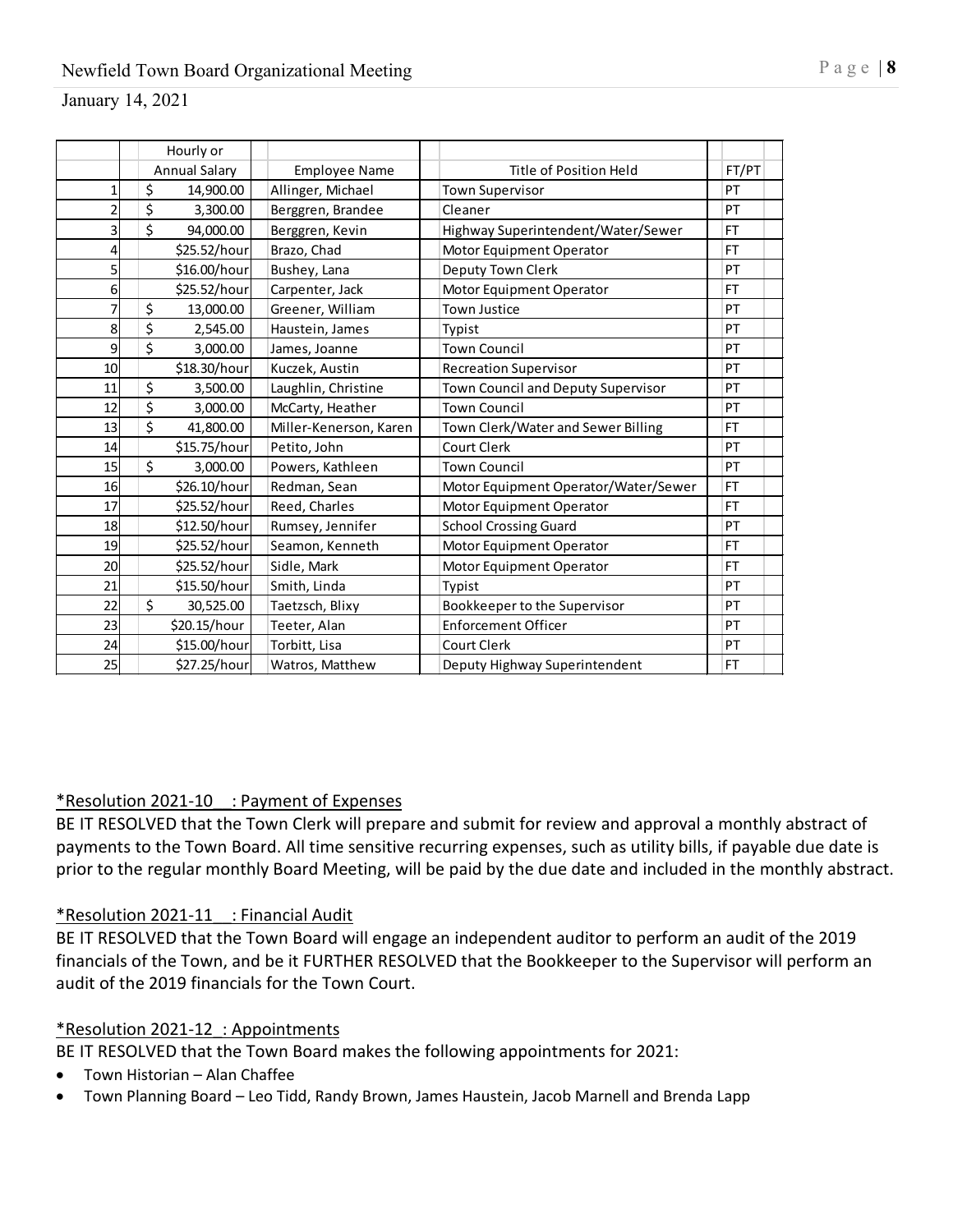- Planning Board Chair Leo Tidd
- Clerk for the Planning Board Jim Haustein
- Town Representative to the Greater County Municipal Health Insurance Consortium Christine Laughlin.
- Town Representative to the Tompkins County Council of Governments Board Joanne James
- Water and Sewer Operation and Maintenance Supervisor Kevin Berggren
- Water and Sewer Billing Karen Miller-Kenerson
- Tax Collector- Karen Miller-Kenerson
- Town of Newfield Representative to Tompkins County Youth Partnership- Austin Kuczek
- Voting Delegate to the Association of Towns Michael Allinger
- Representative to Tompkins County Environmental Management Council Michelle Henry
- Code Officer Alan Teeter
- Stormwater Officer Alan Teeter
- Representative to Tompkins County Stormwater Coalition Alan Teeter
- Junk Code Enforcement Randy Brown
- Transportation Council (ITCTC) Policy Committee Michael Allinger
- Transportation Council (ITCTC) Planning Committee Kevin Berggren (may be delegated to Planning Board representative depending on agenda topics)
- Fair Housing Officer Heather McCarty

## \*Resolution # 2021-13\_\_: General Rules for Procedure and Guidelines for Public Comment

RESOLVED, in an effort to foster an orderly meeting process, the following rules and guidelines will be used and enforced at all Town Board meetings:

## **GENERAL GUIDE FOR PROCEDURE**

- The Supervisor shall preside at meetings. In the Supervisor's absence the Deputy Supervisor shall preside.
- The presiding officer may debate, move, and take other action that may be taken by other members of the Board.
- Board members are not required to rise but must be recognized by the presiding officer before making motions.
- A member, once recognized, shall not be interrupted when speaking unless it is to call him/her to order. If a member, while speaking, be called to order, according to the agreed upon purposes set forth in this resolution, they shall cease speaking until the question of order is determined by vote of the entire board. If determined to be in order, they shall be permitted to proceed.
- For purposes of process, organization, and legal requirements, parliamentary procedure will guide the Town Board in its work.
- There is no limit to the number of times a member may speak on a question.
- Motions to close or limit debate may be entertained but shall require a two-thirds vote.

## **GUIDELINES FOR PUBLIC COMMENT**

The public shall be allowed to speak only during the Public Comment / Privilege of the Floor period of the meeting or at such other time as a majority of the Board shall allow.

- Speakers may stand at their seats if they are able.
- Speakers must give their name, address and organization, if any.
- Speakers must be recognized by the presiding officer.
- Speakers must limit their remarks to 3 minutes on a given topic.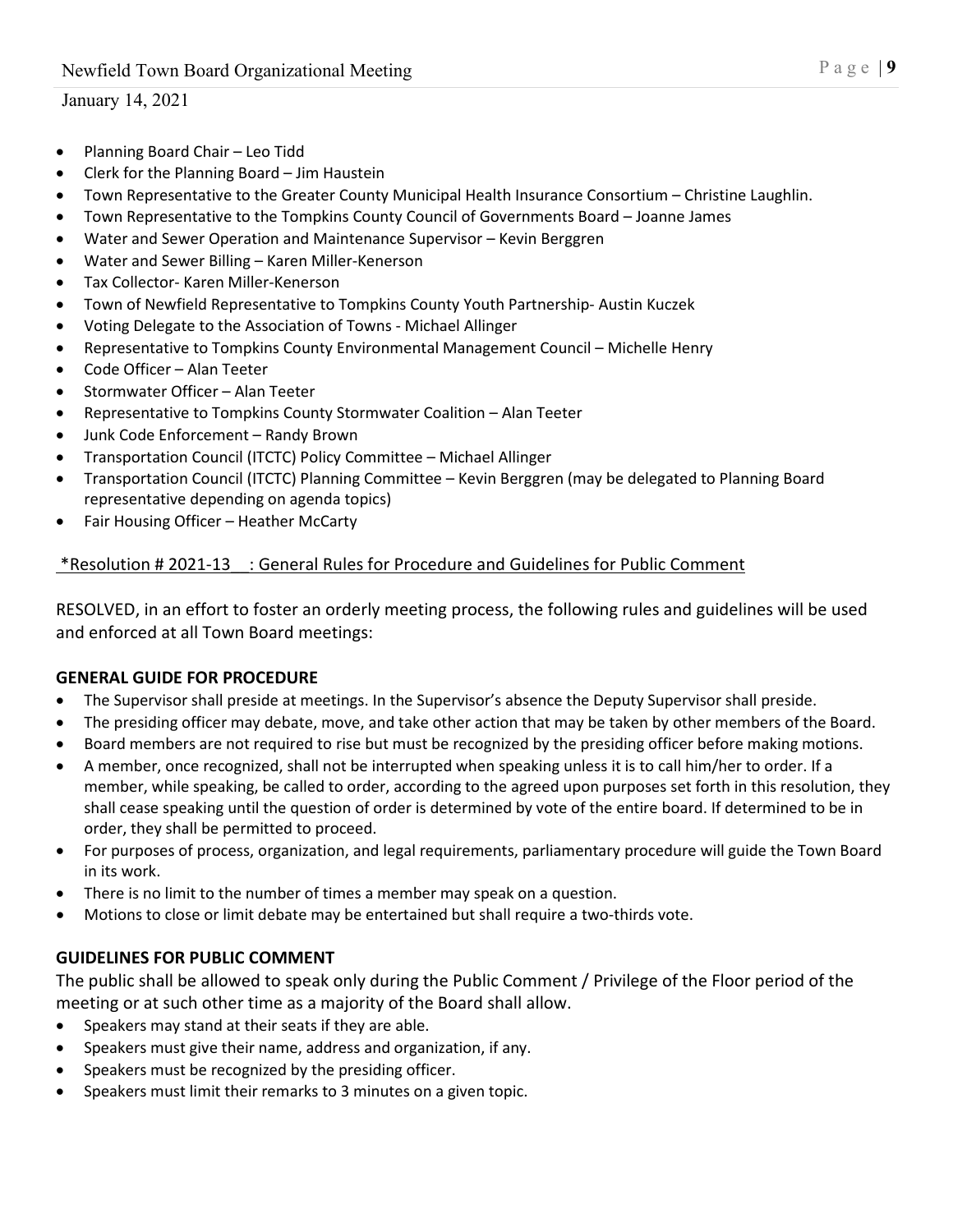- Speakers may not yield any remaining time they may have to another speaker.
- Board members may, with the permission of the Supervisor, interrupt a speaker during their remarks, but only for the purpose of clarification or information.
- All remarks shall be addressed to the Board as a body and not to any member thereof.
- Speakers shall observe the commonly accepted rules of courtesy, decorum, dignity and good taste. Interested parties or their representatives may address the Board by written communication at any time.

#### \*Resolution # 2021-14\_\_: Department Hours

RESOLVED, the Town Board hereby establishes the work hours of the:

- Highway Department Summer Hours to be from 6:00 AM to 4:00 PM, Monday through Thursday and October through Memorial Day- Monday through Friday 7:00 AM to 3:30 PM.
- Town Clerk to be January 2021: Monday through Friday 8:00 a.m. to 4:00 p.m. and Saturday 9:00 a.m. to 12 noon. Remaining 2021 hours: Monday through Thursday: 8:00 AM to 4:00 PM. and Friday 8:00 AM to 1:00 PM.
- Code Enforcement Office to be from 2:00- 4:00 PM Monday and Wednesday, Friday 10:00 AM to 12:00 PM.
- Town Court to commence Wednesdays at 5:30 PM- Pre-trials first and third Wednesday of every month at 5:30 PM, unless it is a holiday. Court Clerk Hours are Monday through Thursday: 10:00AM to 4:00 PM. Note: these hours are subject to limitations imposed by COVID-19.

#### \*Resolution #2021-15\_\_: Town E-Mail Accounts

RESOLVED, the Town Board has official e-mail accounts for all Town employees and elected officials for use in their official capacities. These e-mail accounts will be connected to our official website domain, newfieldny.org. Ownership of and access to these communications will be with the Town of Newfield. All employees and elected officials will set up accounts with Michael Allinger, Town Supervisor, and use their account for Town business after it is set up for as long as they work for or serve the Town of Newfield.

#### \*Resolution #2021-16\_\_: Management of Town Website, Emails, and Hosting

WHEREAS the Town of Newfield utilizes the town website for most communications and information presentation to the public, and;

WHEREAS the Town of Newfield utilizes designated town email addresses for communication with the public and within the offices of the Town, and;

WHEREAS the Town of Newfield purchases and manages a hosting service for website and email management and hosting, and;

RESOLVED, these tasks will be managed and delegated under the office of Town Supervisor.

#### \*Resolution 2021-17\_\_: Shared Services

BE IT RESOLVED that the Town Highway Department is authorized to perform in-kind services for the Newfield School District, fuel costs shall be reimbursed by the District to the Town.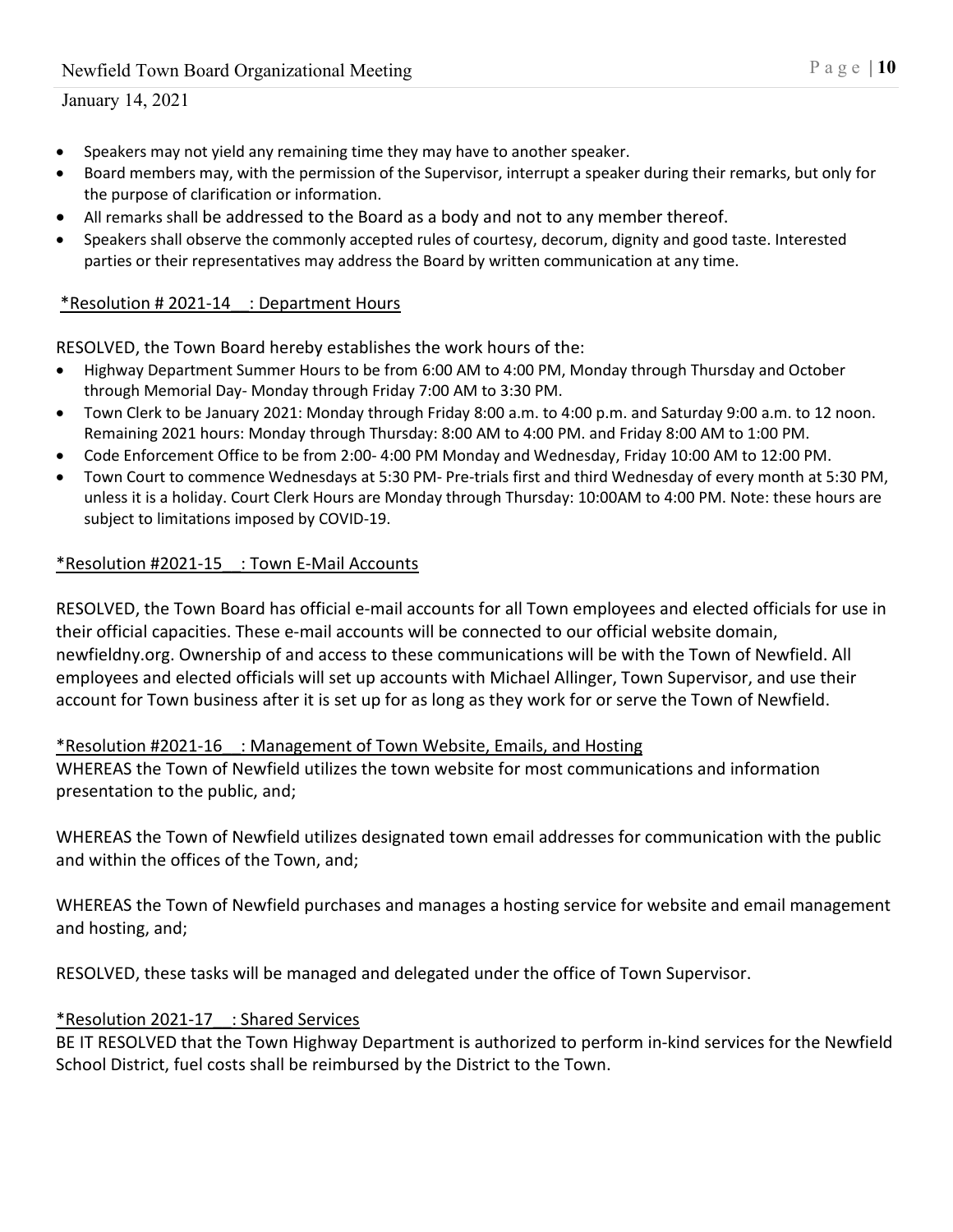### \*Resolution 2021-18\_\_: Procurement Policy

BE IT RESOLVED that the Town Procurement policy as adopted in 2018 is the ruling document for purchases. The Highway Superintendent shall purchase salt, gas, diesel fuel, and tires on State or County bid.

\* Resolution 2021-19 : Town Board Member Liaisons

BE IT RESOLVED that the Town Board makes the following liaison appointments and requests that each appointee report to the Town Board at least annually:

A. Highway Department – Michael Allinger

- B. Personnel Blixy Taetzsch
- C. Planning Board Michael Allinger
- D. Fire Department Michael Allinger
- E. Town Court Blixy Taetzsch
- F. Agricultural Committee Christine Laughlin
- G. Town Hall Maintenance unknown
- H. Climate Smart Communities Heather McCarty and Casey Powers
- I. Records Advisory Board Blixy Taetzsch and Michael Allinger
- J. Safety Committee C. Laughlin
- K. Union negotiations  $n/a$  in 2021

# \* Resolution 2021-20 : Gatekeeper

WHEREAS the Town Board is the Executive body charged with speaking and acting on behalf of the Town, unless such powers are specifically delegated by resolution to the Supervisor or to another individual,

BE IT RESOLVED that effective immediately it is required policy in the Town of Newfield that any application (full or partial, new or revised) for grant funding or financing, or request for evaluation of funding potential, or any request for review or approval of any project proposed by the Town of Newfield to any government agency or other entity external Newfield Town government be approved by the Town Board before it is submitted to the appropriate agency. It is also hereby the policy of the Town of Newfield that a copy of this resolution will be provided to any engineering or other consulting firm engaged by the Town, at the time a contract is signed. This resolution hereby supersedes all previous Town Board resolutions which may be interpreted as giving the Supervisor, any other member of the Town Board, Highway Superintendent, or professional contracted with by the Town of Newfield the authority to make applications (full or partial) for grants, loans, or any other type of project financing, make contractual commitments (verbal or written) on behalf of the Town, or otherwise act in any legal or official capacity on behalf of the Town of Newfield. All Town Board members including the Supervisor shall identify whether they are speaking by authority of the Board or as an individual when talking to third parties.

THE TOWN BOARD FURTHER RESOLVES that the organizational meeting of the Town Board each January, all resolutions passed from this date forward authorizing the Supervisor, individual Town Board members, or any other agents or consultants of the Town to act on behalf will be reviewed. The Supervisor shall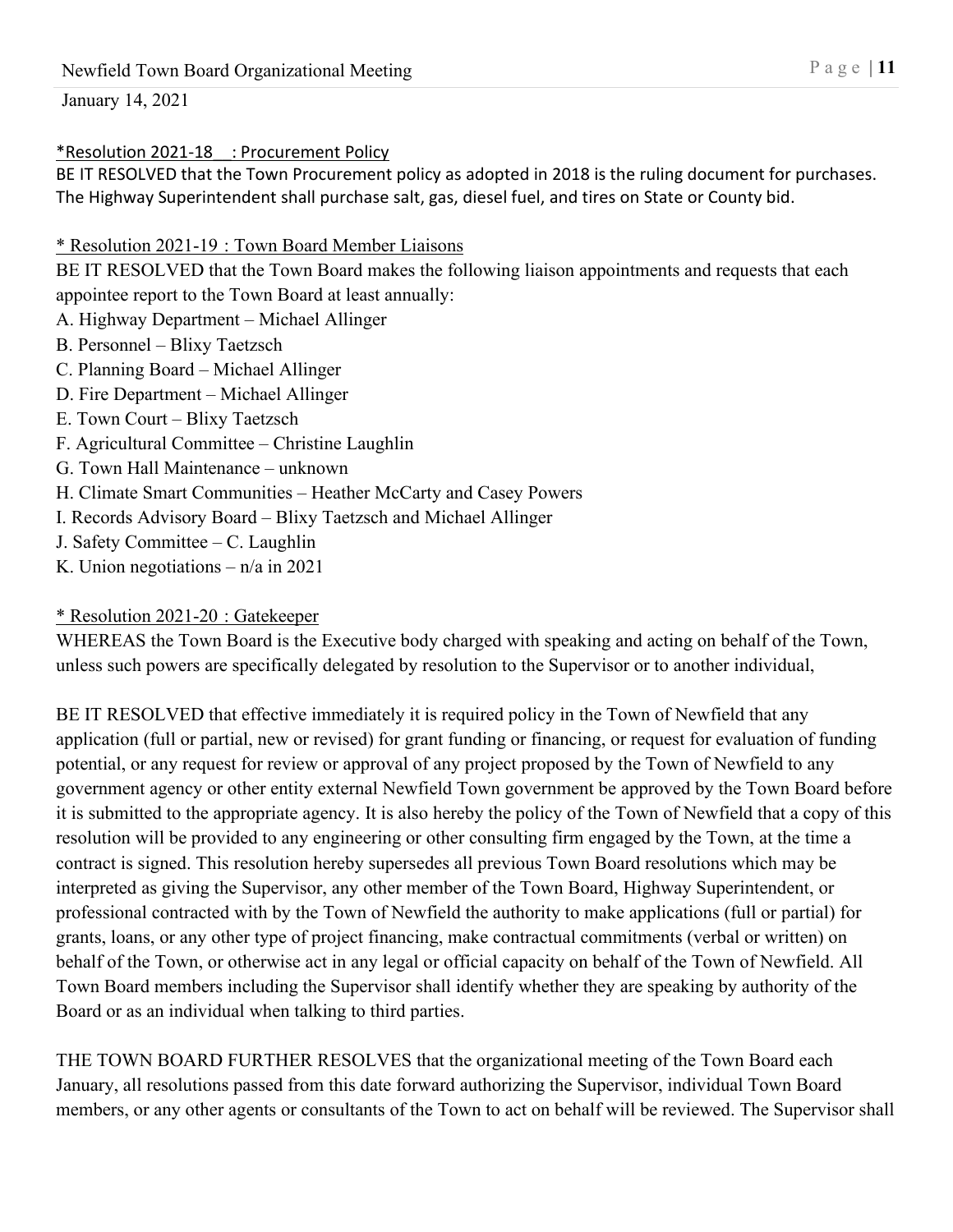provide copies of all such resolutions in effect to seated and incoming Town Board members at least two weeks prior to such meeting.

# \* Resolution 2021-21 : Policies

BE IT RESOLVED that the Town of Newfield has adopted policies for a Code of Ethics, Personnel and Benefits, Procurement, Claims, Meeting Rules and Procedures, Investment, Alcohol and Controlled Substance Testing, Planning Board Attendance and Sexual Harassment Training. The Town Clerk shall provide to each newly elected official and to any other elected or appointed official or employee these policies, and any other planning documents or local laws upon request and these documents shall be also be maintained on the internal part of the town website. Each employee and elected or appointed official shall sign the Code of Ethics form within a month of taking office to document that they have reviewed and understand the policy.

## \* Resolution 2021-22 : Gifts

BE IT RESOLVED that in accordance with the New York State Constitutional prohibition against gifts by municipalities as described in Article III, Section 1, the Town of Newfield will not give donations, or other gifts of recognition for service (retirement, annual appreciation, or otherwise) to any organizations, volunteers, or other individuals in the employment of the Town or otherwise providing service to the Town or the community. The Town may, however, hold recognition events and provide refreshments.

# \* Resolution 2021-23 : Mandatory Justice Schooling

RESOLVED, that the Justices be authorized to attend training schools during the year and will be reimbursed for approved expenses provided the funding is available.

# \* Resolution 2021-24 : Vehicle Benefit

RESOLVED, that because the Highway Superintendent and Water District Operator are on call 24 hours a day, seven days a week, the Newfield Town Board authorizes the use of town vehicles for travel to and from work, provided they are not used for more than incidental personal use. Mileage should be recorded and submitted to the Town Clerk annually.

# \* Resolution 2021-25 : Attendance at Newly Elected Town Officials Training

WHEREAS the Town of Newfield values training opportunities for Town officials, and;

WHEREAS new Town Board members will benefit from the Office of State Comptroller Newly Elected Town Official training, therefore be it

RESOLVED that the Newfield Town Board authorizes attendance and funding for Councilperson [name] to attend the OSC training for Newly Elected Town Officials.